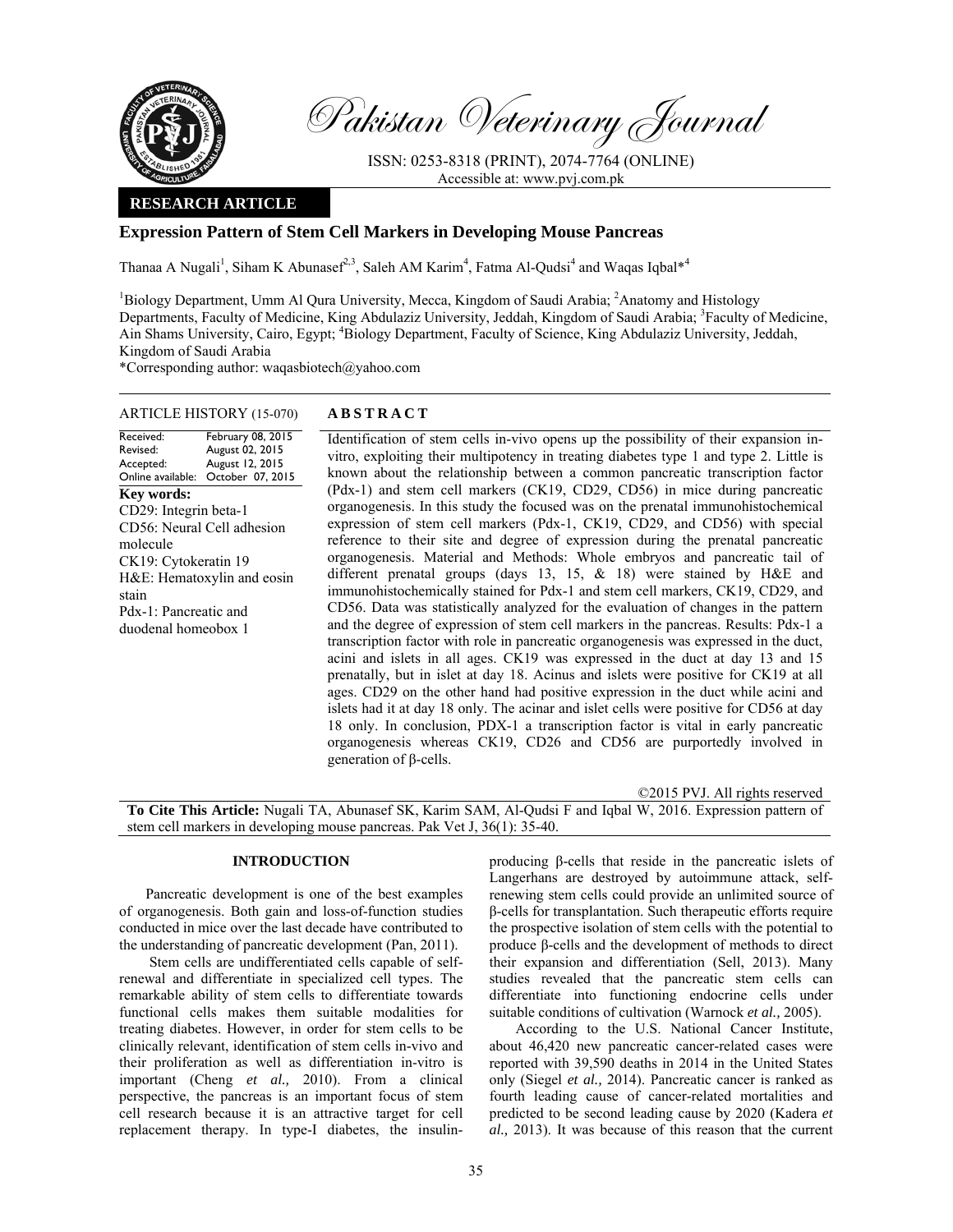study was conducted so as to locate stem cell niches and harness the potential of stem cells for in-vivo organogenesis and treating diabetes.

### **MATERIALS AND METHODS**

**Animal preparation:** Seventeen adult male and 34 adult female swiss albino mice (Balb/c) (20-25 grams), aged 10-12 weeks were obtained from the animal house of the Faculty of Pharmacy - King Abdulaziz University, Jeddah. All the animals were acclimatized for a week. The experiment was conducted in accordance with the ethical principles and guidelines of the Canadian Council of the Animal Care, subsequently approved by the National Ethical Committee of King Abdulaziz University. Mice were maintained at 22-24°C and 55% relative humidity with light and dark periods at 12-h each with free access to food and water. Males and females were kept together overnight to mate. Presence of the vaginal plug was considered day 0 of gestation (Frantz *et al.,* 2011).

**Isolation of embryos:** Pregnant mice were euthanized by cervical dislocation, a short incision was made in the abdominal skin (peritoneum), uterus was aseptically removed and placed in a petri dish. Embryos extracted at days 13, 15 and 18 were fixed in 10% buffered formalin (pH 7.4).

**Growth parameters examination:** Body weight and length for all groups were recorded. Measurements for the embryos were recorded before further process.

**H&E staining:** The specimens were processed and preserved in paraffin blocks. Paraffin sections of 4µm were obtained using a rotatory microtome and stained with Hematoxylin and Eosin (H&E) to observe the general structure of prenatal pancreas under light microscope (Olympus BX51, Japan) and photographed (Olympus DP20 digital camera).

**Immunohistochemistry (IHC):** For immunohistochemical analysis, paraffin-embedded tissues were cut into 5µm sections, placed on poly-L-lysine coated slides and dried for 12h in an incubator at 37°C. Dried sections were rehydrated, pre-treated with 0.01 M citrate buffer solution (pH 7.4) in an oven at  $93^{\circ}$ C for 20 minutes to unmask the antigenic sites. Thereafter, sections were left to cool at room temperature and washed with PBS (pH 7.4). The slides were later incubated for 10min with 3%  $H_2O_2$  (vol/vol) to quench the endogenous peroxidase activity. Following blocking, the sections were incubated overnight at  $4^{\circ}$ C with specific primary antibodies according to manufacturer's instructions. Slides were washed and covered by appropriate biotinylated secondary antibodies and incubated in a humidity chamber for 30min. The immunoreactions were visualized by incubating the sections for 2min in a 0.1% 3,3 diaminobenzidine and 0.02% hydrogen peroxide solution (DAB substrate Chromogen System; Dako, Denmark). The sections were lightly counterstained with Mayer's Hematoxylin and mounted on DPX, observed under light microscope and photographed.

The intensity of staining (IS) was graded according to the following assessment: negative staining (-), weak staining  $(+)$ , mild staining  $(++)$ , and strong staining  $(++)$ . Quantitatively, the percent area of immunopositive staining for each maker was independently evaluated. For each age (Days 13, 15  $&$  18), 6 consecutive fields (x600) of 3 serial sections from each block of 6 animals were taken and results expressed as mean±SD. This was followed by morphometric analysis by digital light microscopic photos. Images were analyzed using image pro-plus program (version 6) (Media Cybernetics® USA), and the percent area was recorded as screen shots (Fig. 1). Finally, changes in the percent area of the positive cells in the pancreatic tissue were summarized (Fig. 7).

**Statistical analysis:** Statistical analysis was performed using SPSS and results of different groups were evaluated using Student Unpaired One Way ANOVA with P<0.05.

## **RESULTS**

**H&E stain:** Examination at day 13 showed pancreas of mouse fetus appearing as an extension of pancreatic mesenchymal tissue with few tubular structures between the transversely cut sections of duodenum and liver (Fig. 2: A & B). On day 15, sections revealed a progressive formation of acinar and tubular like structures. Appearance of aggregation of islet-like clusters of cells was also observed (Fig. 2:  $C & D$ ). Sections from day 18 had a thin capsule enclosing partially lobulated pancreatic tissue. Examination at higher resolution displayed typical pancreatic secretory acini with evident eosinophilic granules and tubular like ducts with simple cubical cell lining. Apparently well-developed islets of pancreas were evident in most of the examined sections (Fig. 2: E  $\&$  F).

Pdx-1 expression: Examination of the Pdx-1 immunostained serial sections of embryos revealed positive Pdx-1 expression starting from the day 13. Expression was observed in mesenchymal cells (MCs) and cells lining the developing tubular like structures (Fig. 3: A & B) which increased by day 15 of pregnancy. Expression was also observed in acinar-like structures (Fig. 3: C & D). Fetal pancreatic tissue examination by day 18 displayed strong positive cells in the interstitial MCs, acinar cells, and some islet cells (Fig. 3: E & F).

**CK19 expression:** Examination of the CK19 immunostained serial sections revealed positive expression as observed in sections of day 13. Epithelial cells, lining the developing duct, had mild positive expression that was also observed in some cells between the ductal portion (Fig. 4:  $A \& B$ ). By day 15, there were few CK19 positive epithelial cells among the cells, lining the developing tubular but none in acinar like structures (Fig. 4: C & D). On day 18, fetal pancreatic tissue displayed few positive cells in the developing islets (Fig. 4: E & F).

**CD29 expression:** Positive expression was observed at day 13 in the mesenchymal cells (MCs) only as no expression was observed in epithelial cells lining the developing tubular like structures (Fig. 5: A  $\&$  B). At day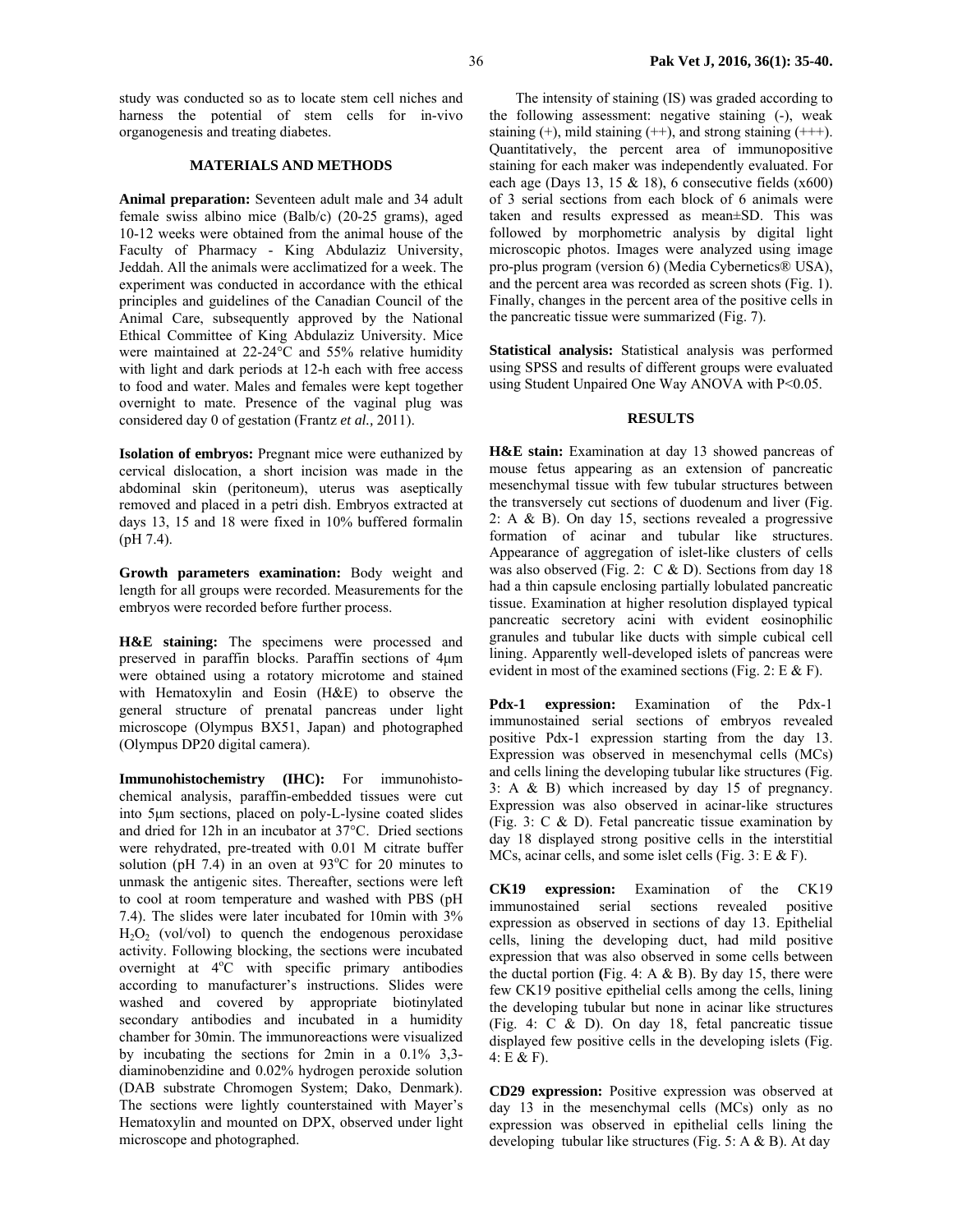

**Fig. 1:** Screen shots of the image pro plus, showing how the brown immunostained area fraction of positively stained cells was marked as class colour I (yellow) and the remaining unstained area as class colour II (red).



**Fig. 2:** Photomicrographs of sections from the prenatal mice pancreas. A & B: day 13 of pregnancy, showing the extension of highly vascular pancreatic mesenchymal tissue with few tubular like structures between the transversely cut section of duodenum (d). C & D: day 15 of pregnancy, showing progressive formation of acinar (ac) and tubular like structures (t) and appearance of aggregation of non-tubular clusters of cells (islet like) (is). E & F: day 18 of pregnancy, showing a thin capsule () enclosing partially lobulated pancreatic tissue and higher resolution showing the typical pancreatic secretory acini (ac) and tubular structure with simple cubical cells. Notice the well-developed islets (is) (A, C & E at 10x magnification while B, D & F at 60x magnification).

15 no cells positive for CD29 were observed while some mild positive interstitial MCs around acinar and developing islets appeared at day 18 (Fig. 5: C, D, E & F).

**CD56 expression:** Early expression of CD56 was only observed in mesenchymal cells (MCs) at day 13 **(**Fig. 6: A  $\&$  B) which gradually increased by day 15 (Fig. 6: C  $\&$ D). At day 18 some mild positive cells in the center of the developing islets and few mesenchymal cells around the developing acini were observed (Fig. 6: E & F).



**Fig. 3:** Photomicrographs of sections from the prenatal mice pancreas immunostained by anti PDX-1. A & B: day 13 of pregnancy, showing the positive expression of Pdx-1 in the mesenchymal cells (MCs) () and cells of developing tubular like structures  $($ ). C & D: day 15, there is an apparent increase in Pdx-1 positive MCs () and cells of developing tubular and acinar like structures (). E & F: day 18 of pregnancy, showing strong presence of pdx-1 cells in the MCs and some acinar cells () some cells in the islet (i) (A, C & E at 20x while B, D & F at 60x magnification).



**Fig. 4:** Photomicrographs of sections from the prenatal mice pancreas immunostained by anti CK19. A & B: day 13 of pregnancy, showing positive expression of CK19 by most of the epithelial cells lining the ducts. Notice few mild positive reactions by some of the cells between the developing ducts (). C & D: day 15 showing few cells lining the ducts with positive CK19 expression (). E & F: day 18 of pregnancy, showing positive CK19 cells in the islet cells () (A, C & E at 20x while B, D & F at 60x magnification).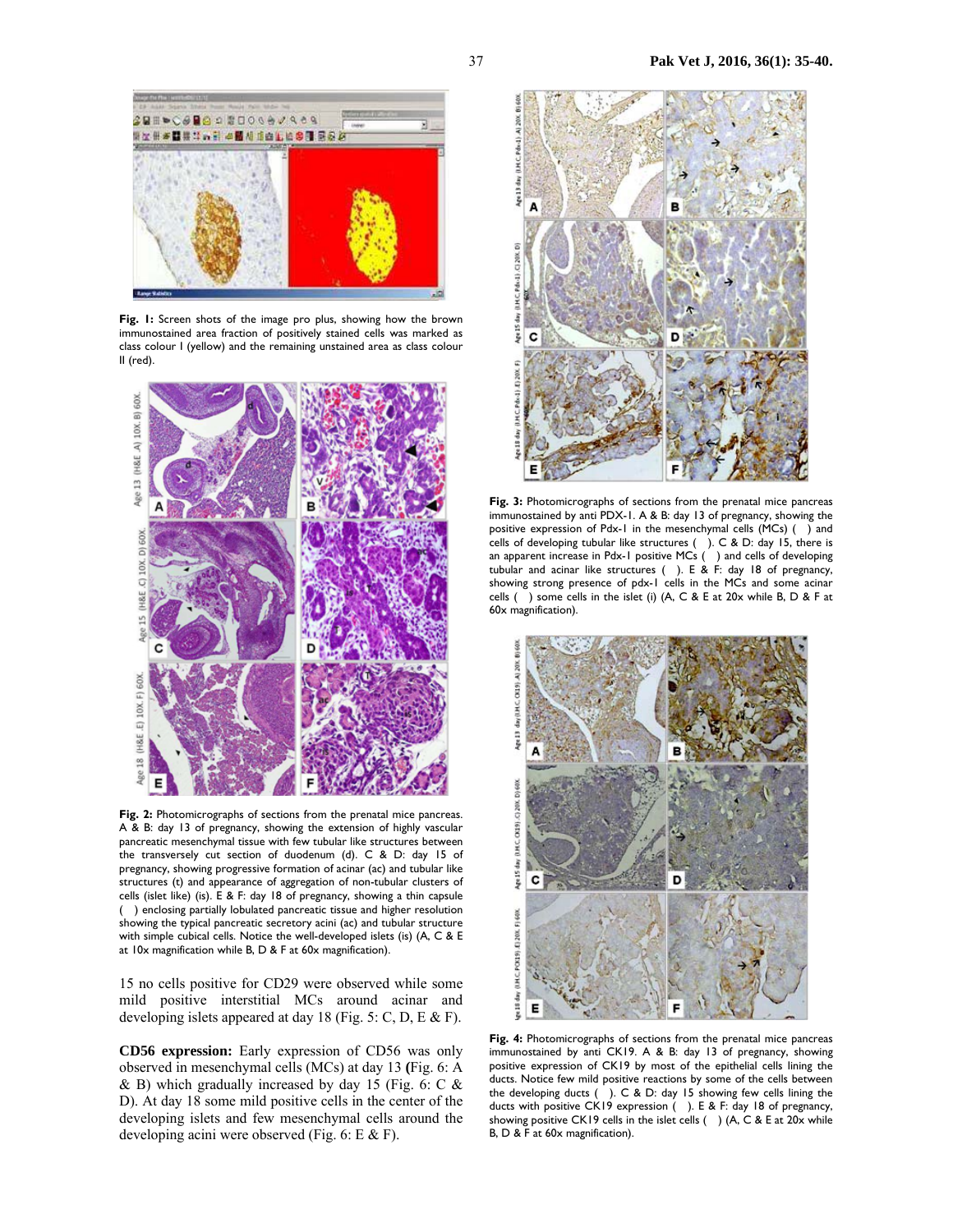

**Fig. 5:** Photomicrographs of sections from the prenatal mice pancreas immunostained by anti CD29. A & B: day 13 of pregnancy, showing positive expression of CD29 in the mesenchymal cells  $(MCs)$  () while negative expression in epithelial cells of developing tubular like structures (). C & D: day 15, showing negative expression of CD29 by all pancreatic tissue sections. E & F: day 18 of pregnancy, showing mild positive expression by mesenchymal cells around the acinar and some cells of islets () (A, C & E at 20x while B, D & F at 60x magnification).



**Fig. 6:** Photomicrographs of sections from the prenatal mice pancreas immunostained by anti CD56. A & B: day 13 of pregnancy, showing CD56 positive mesenchymal cells (MCs) () with negative expression in epithelial cells of developing tubular like structures (). C & D: at day 15, MCs were positive for CD56 with negative expression in duct and acini. E & F: day 18 of pregnancy, showing mild positive expression of CD56 in central islets  $($   $)$ , some of the cells surrounding acini also displayed positive reaction for CD56 () (A, C & E at 20x while B, D & F at 60x magnification).



**Fig. 7:** Percent area of pdx-1, CK19, CD29 and CD56 positive cells in mouse pancreas during the prenatal period (pre).

**Table 1:** Body weight (gm) and body length (cm) during the prenatal period

| Group A     | Body weight                                                             | Body length    |
|-------------|-------------------------------------------------------------------------|----------------|
| Pre 13 days | $0.45 + 0.08$                                                           | $1.48 + 0.08$  |
| Pre 15 days | $0.82 + 0.10*$                                                          | $1.92 + 0.10*$ |
| Pre 18 days | $1.48 + 0.21*$                                                          | $3.15 + 0.23$  |
|             | Malina (maaa 100), kaaning aasaniali in a aalinga sliffan aigaifinaashi |                |

Values (mean+SD) bearing asterisk in a column differ significantly  $(P \le 0.05)$ .

**Growth parameters:** Body weight and length significantly increased in embryos, aged 18 days, prenatal compared to those at day 13 (Table 1).

## **DISCUSSION**

The histological and immunhistological study on different types of stem cell markers expressed during pancreatic organogenesis is a classic example of epitheliamesenchymal interaction. Our histological results are in agreement with the results of a number of earlier studies that stated the 3 developmental stages embryonic pancreas is known to pass. An early, undifferentiated stage followed by epithelial branching and morphogenesis with the concomitant formation of primitive ducts (Gittes *et al.,*  1996). The presence of acinar cells with evident zymogenic granules and islet of Langerhans in H&E stained sections (Fig. 2) is at variance to previous studies (Wang *et al.,* 2013). The organogenesis of islets in mice pancreas was studied by three-dimensional reconstructions from serial section micrographs. On embryonic day (E) 12, an endocrine cluster consisting mainly of glucagon expressing cells maintained connection with the pancreatic endoderm at several regions. On E15-E17, the group of cells enlarged by fusion of newly formed buds. Although the proportion of insulin-expressing cells increased, they were located in the periphery of the cluster (Hara *et al.,* 2007). It is pertinent to mention that the control of pancreatic differentiation in the early embryo is poorly understood. This might be primarily because the previous studies focused on the possible interaction of the pancreatic mesenchyme with the undifferentiated pancreatic epithelium via a 'mesenchymal factor' (Gittes *et al.,*  1996). The current results displayed the cytoplasmic nature of Pdx-1 expression starting from the day 13 in different types of pancreatic cells. On the contrary, findings by other groups suggested expression of Pdx-1 in the nuclei of human embryonic and early fetal pancreas cells. Those studies support the idea of transcription factor's suggested role in human pancreas formation (Wang *et al.,* 2013). One study stated that early embryonic expression of PDX-1 is restricted to the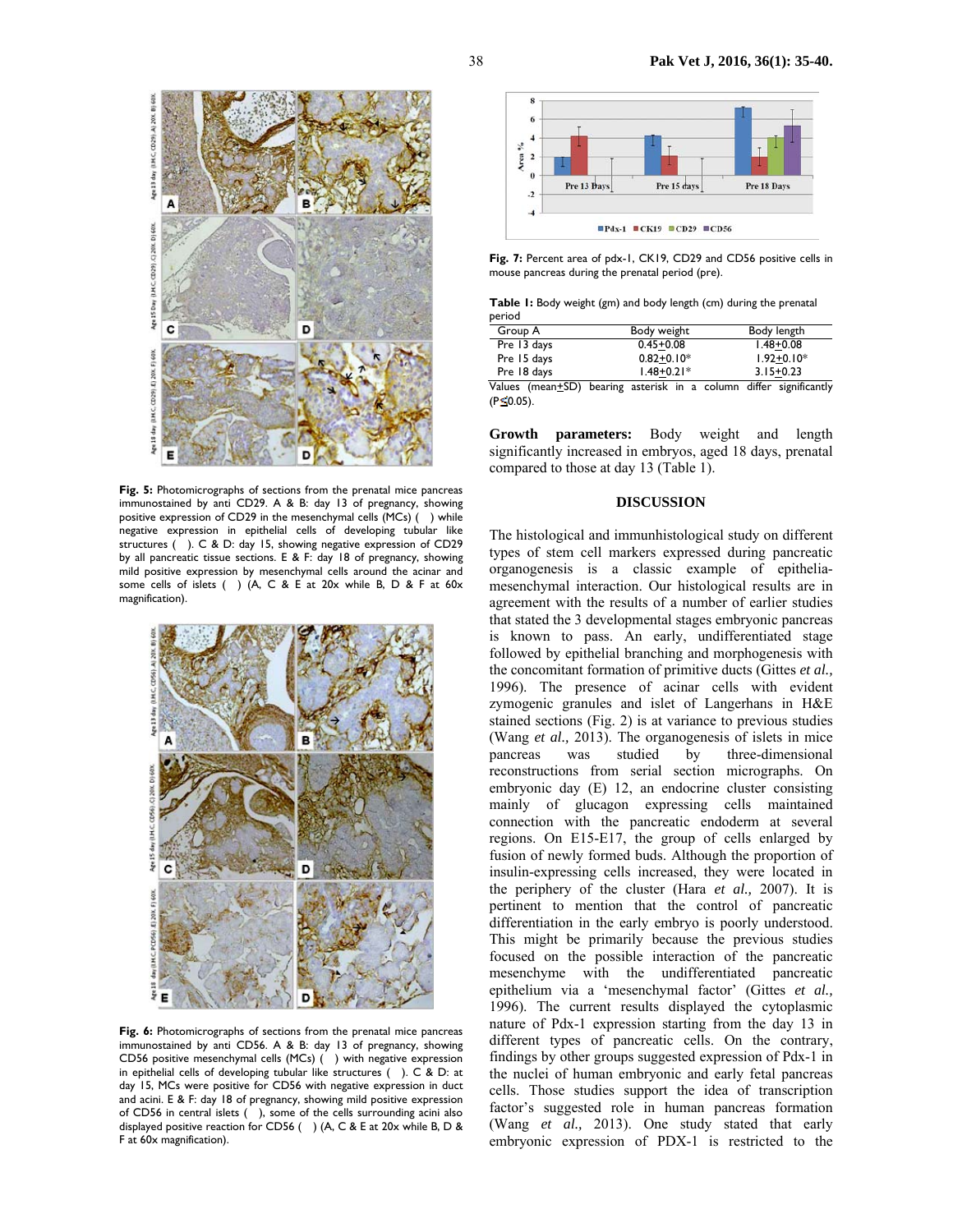developing pancreatic buds, a reason why we were unable to detect the expression at an earlier stage (Xuan *et al.,*  2012). Several transcription factors are required for pancreas specification, the pancreatic primordium expresses the homeodomain protein Pdx-1 before and during budding (Vaz *et al.,* 2014; Bailey *et al.,* 2014; Greggio *et al.,* 2015). Our findings suggest variable expression of Pdx-1 in the cells of ducts, acinus and islet up to 90 days of age. Though the expression in the developing ductal epithelium remains uniform, nevertheless it is lost in the ductal cells, being primarily restricted to the islet cells, with low levels detectable in some acinar cells. Under certain conditions, Pdx-1 expression again becomes detectable in individual pancreatic ductal epithelial cells, raising the possibility of multipotent stem cells within the mature ductal epithelium. In one such study, Area III in pdx-1, and the larger XhoI-BglII fragment (Pdx1XB) were incapable of directing cell selective reporter gene activation (Vaz *et al.,*  2014; Bailey *et al.,* 2014), suggesting that these sequences might participate in other aspects of Pdx-1 gene expression. However, one of the studies provided the evidence for Area III facilitating the early and broad expression of Pdx-1 in pancreatic buds (Weibe, 2007). Variable effects of Pdx-1 in the context of different cell types point to the limited understanding of the mechanisms and pathways encompassing Pdx-1 action (Babu *et al.,* 2007). CK19 positive epithelial cells are progenitors for islet cells and ductal cells. This cytokeratin forming intermediate filaments that appeared in the cytoplasm is observed in the epithelial lining of ducts, acini and islets starting from the day 15. The suggested stem cells that express CK19 were mainly observed in acinar and islet cells. These results are in agreement with an earlier study, stating that CK19 is widely expressed within the ventral half of the early embryo including the pancreatic epithelial cells. CK19 demarcates all of the pancreatic epithelial cells, a small proportion of which coexpress insulin in the early fetal pancreas. The detection of CK19 is sequentially diminished in insulin-positive cells, as the primitive islet structures become distinct from the CK19-positive branched epithelia (Piper *et al.,* 2004). A study focusing on stem/progenitor cells in pancreatic islets from rats using CK19 and Pdx1 as markers in islet samples suggested the presence of stem cells in all islet samples (Gao *et al.,* 2003; Banerjee and Bhonde, 2003; Yang, 2007). Islet cells are derived from duct-like precursor cells that arise from the ductal embryonic buds of islet cells (Noguchi *et al.,* 2003). CK19 positive ductal cell colonies emerge in early embryonic stage during the development of the pancreas to form the functional units of the endocrine pancreas (Yang, 2007; Roost *et al.,*  2014). The pancreatic mesenchymal stem cells (MSCs) express CD29 as observed in this study (Seeberger *et al.,*  2006). It has been established that pancreatic MSCs have the ability to differentiate into mesoderm (osteocytes, adipocytes and chondrocytes) and endoderm (hepatocytes and beta-cells) linages. The pancreatic MSCs express Pdx1, Nkx2.2 (Homeobox protein Nkx-2.2), Isl1 (Insulin gene enhancer protein ISL-1), NeuroD (Neurogenic differentiation), Ngn3 (Neurogenin 3), and Nkx6.1 (Homeobox protein Nkx-6.1), key transcription factors implicated in the development of endocrine islet cells

(May and Kaestner, 2010). The cytoplasmic expression of CD56, another stem cell marker is markedly observed in the cells lining the acinar and islet cells in late gestation. The CD56+ luminal cells might represent developmental and regenerative changes of pancreatic ducts (Fujisawa *et al.,* 2003; Fattah, 2008).

**Conclusions:** Immunohistochemically, the variable degrees of expression of all the markers (Pdx-1, CK19, CD29, and CD56) ranged from weak, medium and strong, depending on embryonic stage. The markers were expressed in the cytoplasm and membrane of the stem cells. The intensity of their expression is however different in the three cell lineages. The islets are the sites with abundant stem cells where different markers can be expressed especially in latter stages. Results of the current study accentuate that the positive expression of Pdx1 in the three cell lineages of pancreas from the earlier gestational age suggest its vital role in pancreatic neogenesis. However, late expression of CK19, CD29, and CD56 especially in the islets, suggest their role in the generation of new β-cells. Further studying these developmental stages by immunoelectron microscopy and confocal microscopy would enhance and pinpoint sites of expression with more precision.

**Author's contribution:** *S*AM*K* was the principal investigator, under whose guidance the whole study was carried out. TAN executed the experiments with the guidance of SKA, *S*AM*K* and FAQ. WI with the help of *S*AMK critically reviewed and analyzed the data.

#### **REFERENCES**

- Babu DA, Deering TG and Mirmira RG, 2007. A feat of metabolic proportions: Pdx1 orchestrates islet development and function in the maintenance of glucose homeostasis. Mol Genet Metab, 92: 43-55.
- Bailey JM, Alsina J, Rasheed ZA, McAllister FM, Fu YY *et al*., 2014. DCLK1 marks a morphologically distinct subpopulation of cells with stem cell properties in preinvasive pancreatic cancer. Gastroenterology, 146: 245-256.
- Banerjee M and Bhonde RR, 2003. Islet generation from intra islet precursor cells of diabetic pancreas: in vitro studies depicting *in vivo* differentiation. J Pancreas, 4: 137-145.
- Cheng K, Follenzi A, Surana M, Fleischer N and Gupta S, 2010. Switching of mesodermal and endodermal properties in hTERTmodified and expanded fetal human pancreatic progenitor cells. Stem Cell Res Ther, 1: 6.
- Fattah EAA, 2008. Histological and immunohistochemical study of changes in the albino rat pancreas during aging. Egypt J Histol, 31: 266-277.
- Frantz ED, Aguila MB, Pinheiro-Mulder AR, Mandarim-de-Lacerda CA, 2011. Transgenerational endocrine pancreatic adaptation in mice from maternal protein restriction in utero. Mech Ageing Dev, 132: 110-116.
- Fujisawa M, Kenji N, Choutatsu T, Ryuichirou M and Shigeru O, 2003. CD56-positive cells with or without synaptophysin expression are recognized in the pancreatic duct epithelium: a study with adult and fetal tissues and specimens from chronic pancreatitis. Acta Media Okayama, 57: 279-284.
- Gao R, Ustinov J, Pulkkinen MA, Lundin K, Korsgren O *et al*., 2003. Characterization of endocrine progenitor cells and critical factors for their differentiation in human adult pancreatic cell culture. Diabetes, 52: 2007-2015.
- Gittes GK, Galante PE, Hanahan D, Rutter WJ and Debase HT, 1996. Lineage-specific morphogenesis in the developing pancreas: role of mesenchymal factors. Development, 122: 439-47.